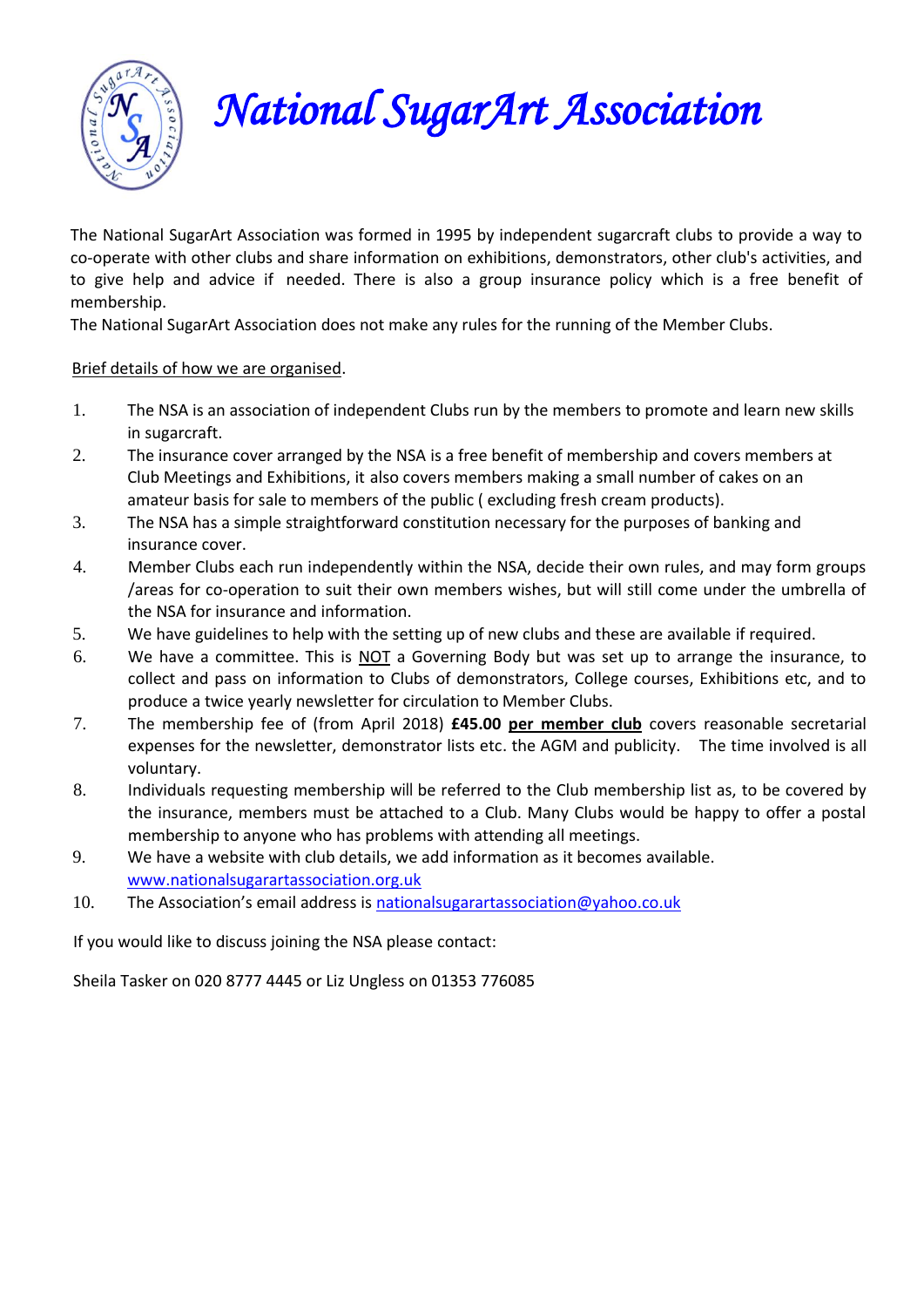### **Notes on Starting a New Sugarcraft Club**

**The National SugarArt Association does not make rules for its clubs, each club decides how they wish to run and makes any rules accordingly. These notes are for guidance only and include suggestions made by the committee from experience.**

Many of you will have been members of other kinds of hobby club, or even on the committee, so you will know the basics, but as a refresher or prompt with sugarcraft in mind and for those with no experience here goes.

You can start a club with just a few friends round the dining table sharing the techniques and skills that you have each learned – no hall hire or demonstrator costs to start with. If you are then affiliated to the National SugarArt Association you will be covered by our group insurance policy (details of the policy will be attached to explain what is covered), you will receive our newsletter with information on topics of interest and any forthcoming events, and also our demonstrator list for when you are ready to expand. Some local demonstrators would probably be willing to come to a house rather than a hall to help a small group just starting. You will need at least one of you to be the contact point with us for correspondence, telephone and post or email.

Moving on, or starting with a larger group, it is better to formalise the club with a committee of at least three, Chairman, Secretary and Treasurer, open a separate bank account in the name of the club with more than one signatory, and agree a simple set of rules to determine membership and terms of office for the committee members. You need a committee large enough to cover all the jobs – too large and it makes committee meetings too long and decisions more difficult. Keep minutes of committee meetings, it is very easy to forget exactly what was finally decided after a discussion or who was volunteered/nominated to do a particular job, misunderstandings can easily cause friction. Work out a budget and a programme and then divide the amount by the number of members that you are sure you are going to have to determine your membership fee. Hall hire, demonstrator's fee (don't forget travel), materials if you are having a 'hands-on' evening, postage stationary and printing costs, refreshments and insurance. We have found that it is preferable to collect membership for the whole year rather than just on the door on the meeting times – you then know that you have enough to pay all the expenses without worrying about weather, illness and holidays. If you have someone really organised on the committee there are some lottery grants available for clubs who provide education and training for their community and are all inclusive in their membership. There are a lot of hoops to jump through and forms to fill in, not to be undertaken lightly, but I do know someone who got £2000 to start a flower club.

Link up with any College or private classes in your area and ask the tutors to tell their students about your club, if you can arrange your programme so that it doesn't clash with existing classes you will have a readymade pool of possible members. Your local sugarcraft shop should be very useful and should be willing to help publicise your club (it is in their interests to have more sugarcrafters). Ask if they would put up posters or hand out leaflets about your meetings and events, or perhaps bring a sales table to your meetings. Let the local W.I. know about your club, they have like minded members.

Please remember to keep information about your club on the National SugarArt Association website up to date and if you can link a facebook page to it for immediate information. We will highlight new clubs and any special events that you arrange.

**Finally....** Sugarcraft is **fun** and your club members, and the committee, should enjoy all your activities and make real friendships along the way. The NSA committee and other clubs will always help in any way they can if you need us.

*These are just basic (suggested not mandatory) guidelines and may be changed and adapted to suit individual Clubs and circumstances.*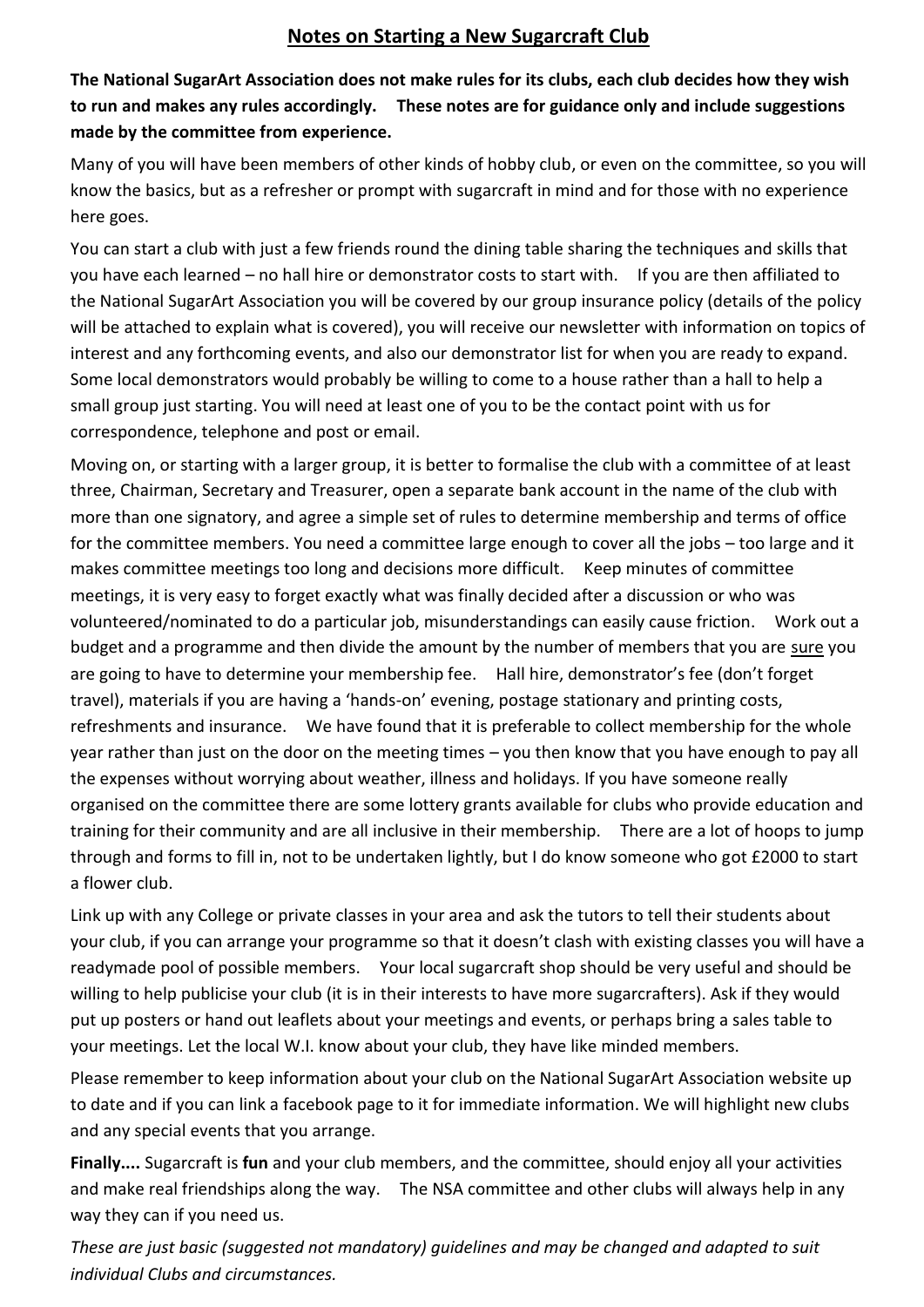### **Chairman**

Chair Committee Meetings, Club Meetings and events.

Act as host to visiting demonstrators/tutors and welcome visitors to meetings.

Ensure rules are upheld.

Have casting/second vote in committee.

Represent Club as required.

Discuss Committee Agenda with Secretary, agree and sign minutes of Committee Meetings.

Ensure workload is shared between committee members and is efficiently executed - in case of illness, accident or emergency, find a suitable substitute or be prepared to do it oneself.

Convey Committee decisions and policy to Club Members, receive opinions, comments and suggestions from Club Members for consideration by Committee.

### **Secretary**

Receive correspondence and acknowledge same on behalf of Club, keep Chairman and Committee informed of any items to be discussed or decisions made.

Advise Committee and members of items /events of interest etc.

Liaise with Chairman in preparing Agenda for Committee Meetings, circulate to Committee Members with time, date and venue.

Take minutes at all Committee Meetings , agree these with Chairman and circulate to Committee Members. Keep Club minute book.

Prepare notice of AGM, nomination forms for Committee Members. Prepare and circulate to all Members the Agenda for AGM with any nominations or proposals put forward.

Arrange booking of venue for Club Meetings and events.

Arrange booking of demonstrators/tutors and check with them in good time (suggest 3 weeks) before a meeting that all arrangements are satisfactory.

### **Treasurer**

Maintain and run the Club Bank Account.

Maintain detailed accounts and report to Committee at Committee meetings, produce year – end accounts and present to Members at the AGM.

Pay demonstrators/tutors, venue hire, and other Club expenses promptly.

Ensure that the club is covered as necessary by insurance.

Collect membership fees and keep membership records, report to committee.

*These are the main officers of a Club, as the Club grows some of the duties should be shared with other Committee Members – membership, demonstrator booking, refreshments, publicity etc.*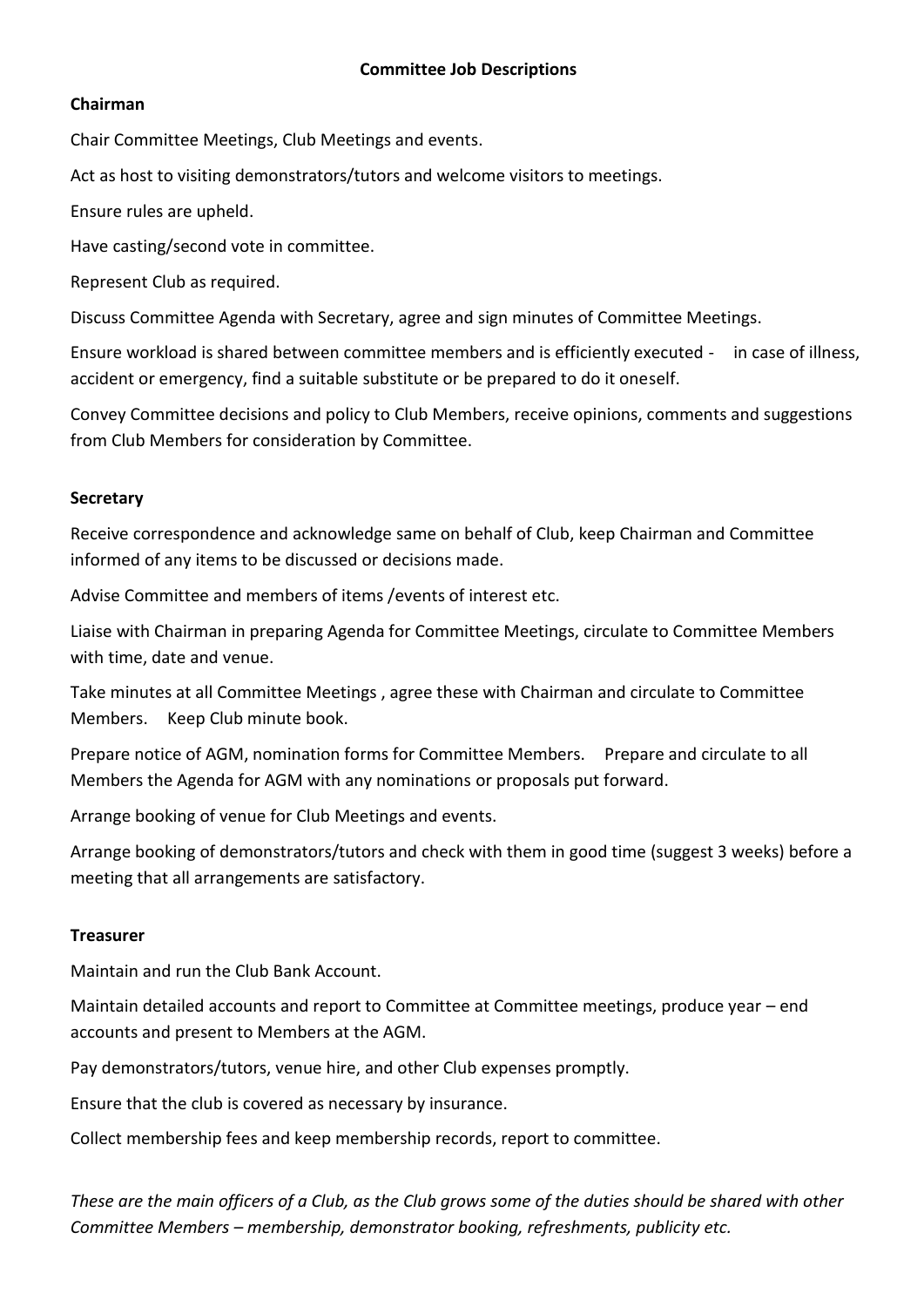### **National SugarArt Association Club Insurance policy**

We frequently get enquiries from members about interpretation of our insurance policy. In order to (hopefully ) clarify this we include a copy of the letter that we sent to our new insurers explaining sugarcraft and how our clubs work, and also (below) a 'lay' summary of the parts of the insurance that are most queried. We have sent this also to the brokers to confirm that our 'lay' explanations are accurate

### *'Lay' Summary*

The **Public Liability** section of the National SugarArt Association policy covers the Association, its Clubs and Club members for Association/Club meetings, demonstrations, workshops, exhibitions, outings and committee meetings. **Public Liability** is rather like the third party part of your car insurance in that it covers for damage caused by any of us to someone else or their property.

The **Product Liability** element of the policy covers items produced by the Association/Clubs/Club members – in our case this is usually cakes or sugarcraft items. This includes cakes made for sale or consumption at Association/Club events where the aim is to raise funds for the Association/Club (almost all club activities are for fund raising if you think about it). If you wish to support a charity the best way is to raise the funds for your club and then make a donation from club funds. The policy also covers individual club members for making special occasion cakes in their own homes (for which they may or may not be paid) on a **STRICTLY AMATEUR** basis, e.g. cakes for family, friends and friends of friends. We recommend that you do **not** use fresh cream products for cakes that you use at club events or sell to customers as continuous refrigeration is necessary. Our Insurance **DOES NOT** cover if a member is making a lot of cakes for sale, (a limit of 4 multi tier or 12 single tier cakes a year is an acceptable amateur quantity), or sells cakes /sugarcraft items on a stall or through a shop or advertises for commissions in any way **– THAT IS RUNNING A BUSINESS**, and a separate individual insurance policy is required.

We are currently discussing with our new brokers a policy for members making cakes as a business, we will let you know the outcome.

(Note – it might also be worth checking with your household insurance to see if that policy can be extended as this might be a cheaper option.)

I hope that this helps to clarify what we are covered for, please copy this for any interested members.

*This information was sent to the brokers and insurers with our application for insurance.*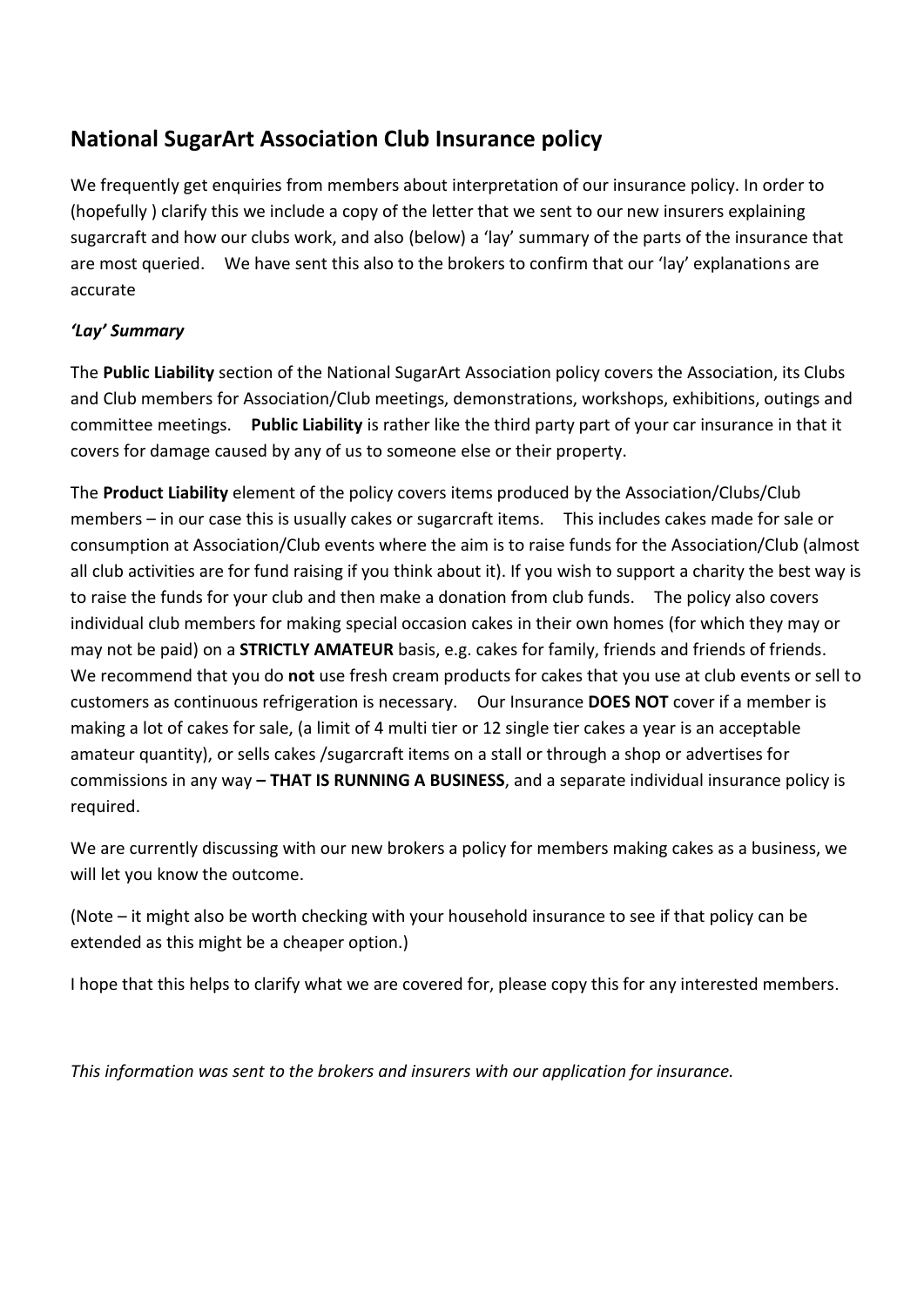# *National SugarArt Association*

**Sugarcraft** is the name given to the methods and skills used to make items from sugar or other edible mouldable media. Originally this was used to decorate cakes but now is also an art form, some of the skills and techniques employed have been in use for hundreds of years. The items produced may be entirely edible or just for decoration or display. Materials used include sugar (in many forms), chocolate, marzipan, butter cream and gelatine. There are also now a range of non edible products that can be manipulated in a similar manner to sugarpaste but dry harder and are much less fragile and more durable.

Sugarcraft clubs exist for the members to learn, share and enjoy the skills and techniques of sugarcraft. To this end most clubs meet either monthly or bi-monthly for demonstrations of various techniques, the demonstrations being given by professional tutors, manufacturers of our tools and equipment or gifted amateurs. Workshop meetings are also held, again with either a professional or amateur instructor, where members and visitors may practise new techniques and learn to use the different media and tools. Meetings are held in local halls – church, school or public – and smaller clubs may meet in a club member's home.

Clubs also invite demonstrators from other crafts as with many of these the techniques can be 'translated' into new sugarcraft techniques, for example painting, needlework, paper and card work, modelling, floristry, lacemaking etc.

A few clubs have junior sections to teach our children and grandchildren and their friends.

Club members are advised of any new health and safety or hygiene regulations and are recommended to take the basic hygiene certificate test even if only making cakes for their own families.

As well as the regular meetings and workshops clubs may organise Sugarcraft Exhibitions or take trips to visit other exhibitions and /or participate in these events by staging an exhibit of the club members work or enter pieces into the competitions. Clubs may also hold 'Open Days' to demonstrate their skills and exhibit their work for friends, family or interested others. Also social events such as outings, suppers or quiz nights, just for pleasure or to raise funds for the club or a chosen charity.

The **National SugarArt Association** is an association of independent sugarcraft clubs with the aims of helping and advising clubs, providing lists of demonstrators, notifying members of special events, and providing the group insurance.

### *The cover that we need is;*

Public liability for all our meetings and events.

Product liability for any cakes that we make for club events, and for members making cakes in their own homes for payment, **but only on an amateur basis not as a business.**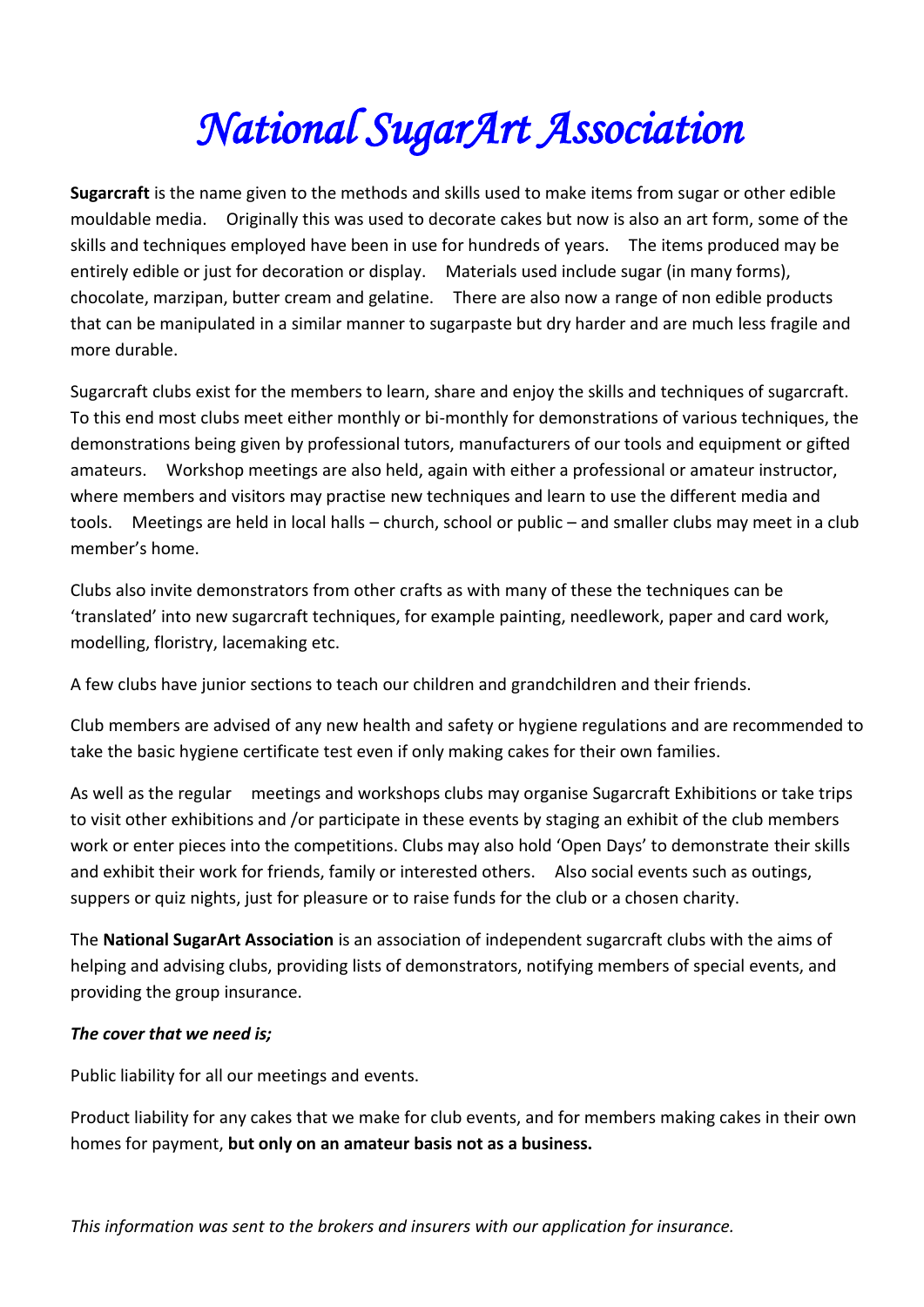Example of Booking Forms that could be used by clubs. Send both forms, completed as far as possible, to the tutor/demonstrator. The tutor/demonstrator to sign and return the 'return' page to make the contract.





Affiliated to the National SugarArt Association

### Demonstrator/Tutor Booking Form

| Date Sent                  |  |                     |  |  |  |  |  |  |
|----------------------------|--|---------------------|--|--|--|--|--|--|
| <b>From Club Secretary</b> |  |                     |  |  |  |  |  |  |
|                            |  |                     |  |  |  |  |  |  |
|                            |  |                     |  |  |  |  |  |  |
| Tel.                       |  |                     |  |  |  |  |  |  |
|                            |  |                     |  |  |  |  |  |  |
| <u>To:</u>                 |  |                     |  |  |  |  |  |  |
|                            |  |                     |  |  |  |  |  |  |
|                            |  |                     |  |  |  |  |  |  |
|                            |  |                     |  |  |  |  |  |  |
| Tel.                       |  |                     |  |  |  |  |  |  |
| email                      |  |                     |  |  |  |  |  |  |
|                            |  |                     |  |  |  |  |  |  |
|                            |  |                     |  |  |  |  |  |  |
|                            |  |                     |  |  |  |  |  |  |
| <b>Subject</b>             |  |                     |  |  |  |  |  |  |
| <b>Venue</b>               |  | <b>Map enclosed</b> |  |  |  |  |  |  |
|                            |  |                     |  |  |  |  |  |  |
|                            |  |                     |  |  |  |  |  |  |
| <b>Agreed Fee</b>          |  |                     |  |  |  |  |  |  |
| <b>Travel</b>              |  |                     |  |  |  |  |  |  |
|                            |  |                     |  |  |  |  |  |  |
| <b>Signed</b>              |  |                     |  |  |  |  |  |  |
|                            |  |                     |  |  |  |  |  |  |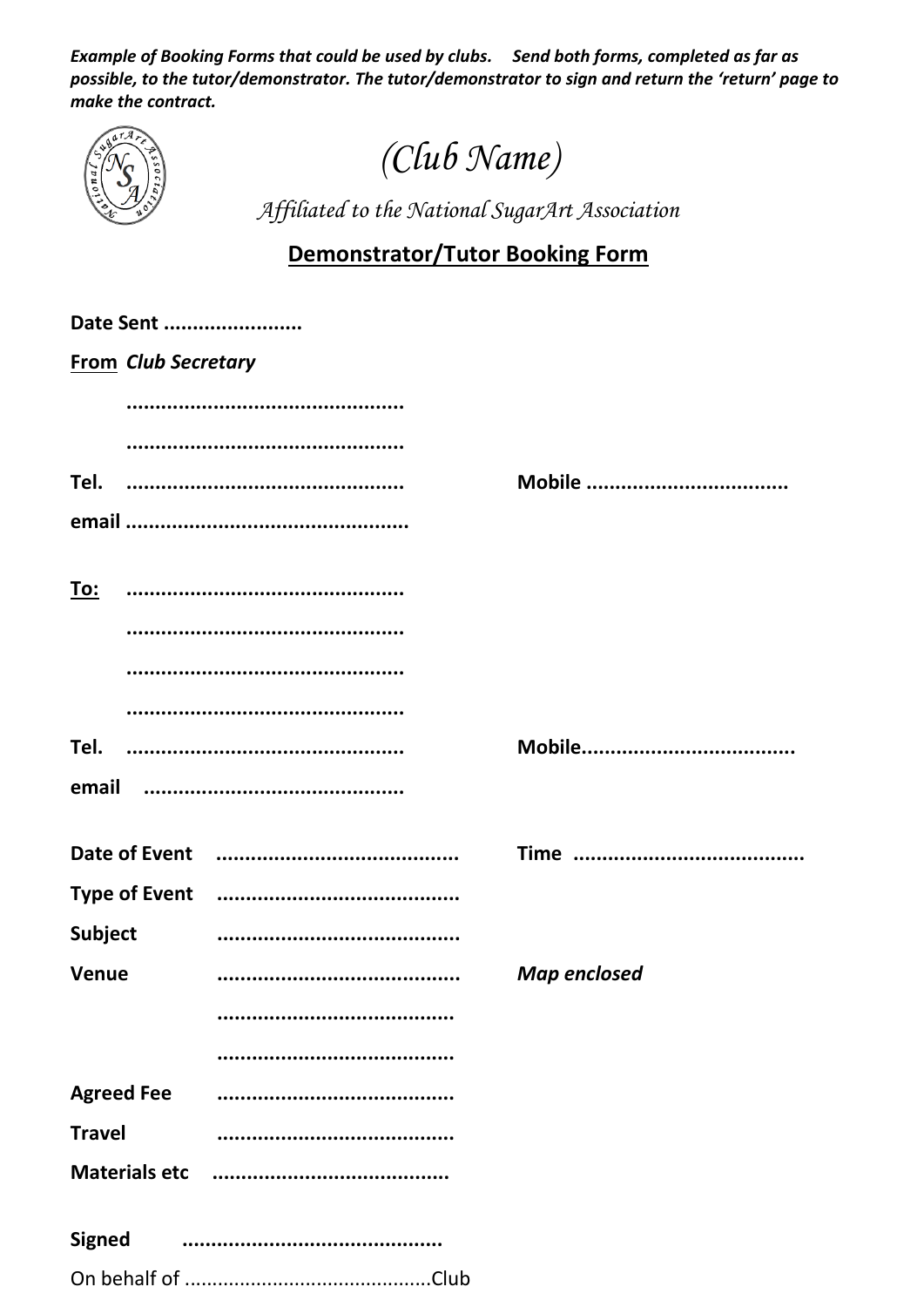

## Club Name)

Affiliated to the National SugarArt Association

### Demonstrator/Tutor Return Form

Please check and complete this copy and return as confirmation of the booking contract.

| Date Returned        |                       |  |             |  |  |  |  |  |  |
|----------------------|-----------------------|--|-------------|--|--|--|--|--|--|
|                      |                       |  |             |  |  |  |  |  |  |
|                      |                       |  |             |  |  |  |  |  |  |
|                      |                       |  |             |  |  |  |  |  |  |
|                      |                       |  |             |  |  |  |  |  |  |
| Tel.                 |                       |  |             |  |  |  |  |  |  |
|                      |                       |  |             |  |  |  |  |  |  |
| <u>To:</u>           | <b>Club Secretary</b> |  |             |  |  |  |  |  |  |
|                      |                       |  |             |  |  |  |  |  |  |
|                      |                       |  |             |  |  |  |  |  |  |
| Tel.                 |                       |  |             |  |  |  |  |  |  |
|                      |                       |  |             |  |  |  |  |  |  |
| <b>Date of Event</b> |                       |  | <b>Time</b> |  |  |  |  |  |  |
| <b>Type of Event</b> |                       |  |             |  |  |  |  |  |  |
| <b>Subject</b>       |                       |  |             |  |  |  |  |  |  |
| <b>Venue</b>         |                       |  |             |  |  |  |  |  |  |
|                      |                       |  |             |  |  |  |  |  |  |
|                      |                       |  |             |  |  |  |  |  |  |
| <b>Agreed Fee</b>    |                       |  |             |  |  |  |  |  |  |
| <b>Travel</b>        |                       |  |             |  |  |  |  |  |  |
| <b>Materials etc</b> |                       |  |             |  |  |  |  |  |  |
|                      |                       |  |             |  |  |  |  |  |  |
| <b>Signed</b>        |                       |  |             |  |  |  |  |  |  |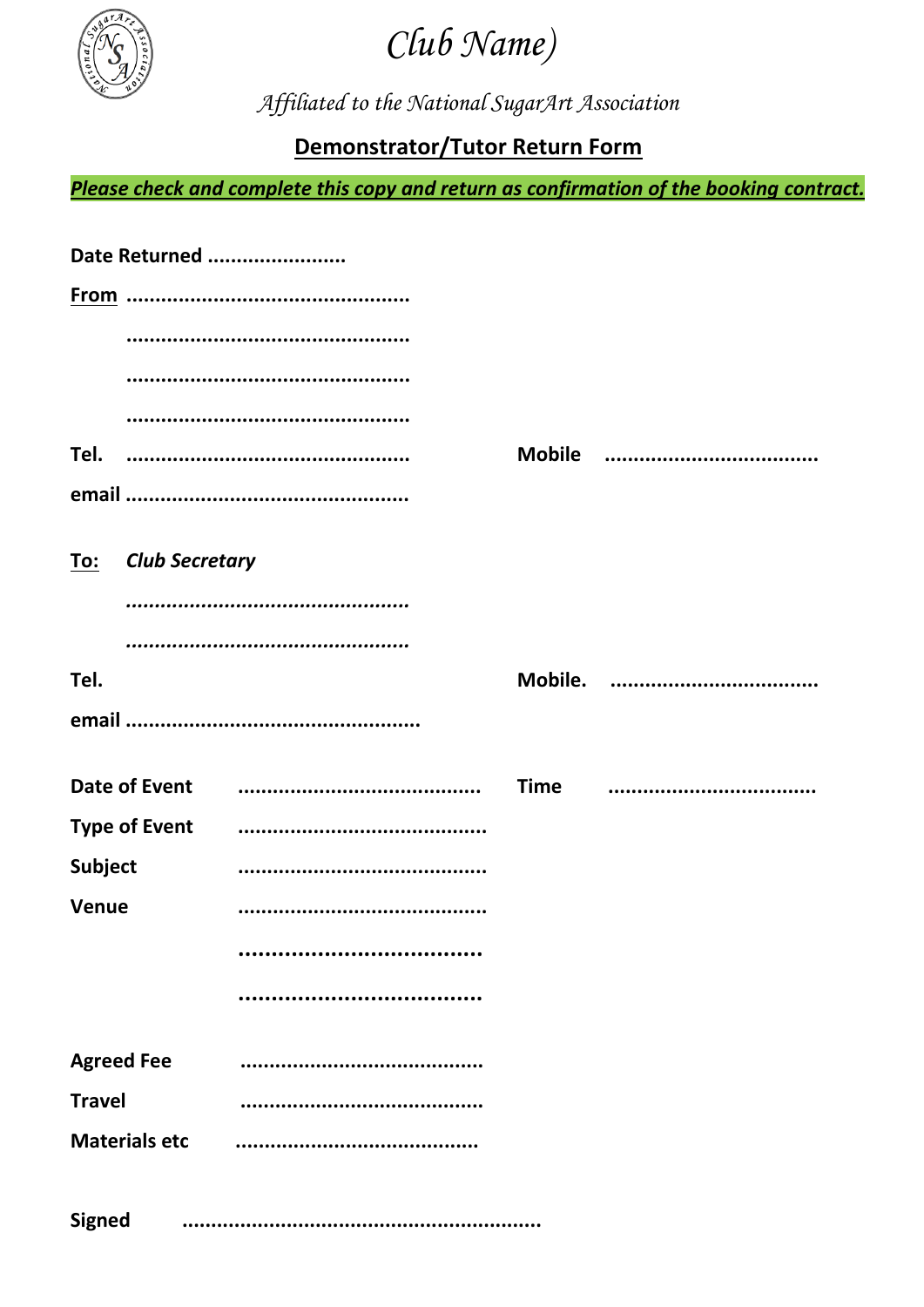### **Recommendations on Running an AGM**

Notice to be given to all club members in good time as per club rules.

Follow up notice with details of members standing for election to the committee and any proposed resolutions or rule changes.

Agenda with either letter

| <b>AGM</b>            |                                                                                                                                                                                                            |            |      |  |
|-----------------------|------------------------------------------------------------------------------------------------------------------------------------------------------------------------------------------------------------|------------|------|--|
|                       |                                                                                                                                                                                                            | <b>AGM</b> | Date |  |
|                       | Club Secretary to open meeting                                                                                                                                                                             |            |      |  |
| Apologies for absence |                                                                                                                                                                                                            |            |      |  |
| Chairman's welcome.   | Chairman to introduce the committee                                                                                                                                                                        |            |      |  |
|                       | Secretary to ask for approval of the minutes of the previous AGM. Proposed and seconded.                                                                                                                   |            |      |  |
| Chairman's report     |                                                                                                                                                                                                            |            |      |  |
| Secretary's report    |                                                                                                                                                                                                            |            |      |  |
| Treasurer's report    | to ask for approval of accounts. Proposed and seconded.                                                                                                                                                    |            |      |  |
| nominees.             | Chairman to announce which existing committee members are remaining (still within their term of<br>office), which are stepping down but are willing to stand again, which are stepping down, and any other |            |      |  |

Organise a vote if needed.

Announce committee for the current year.

Close AGM

Chairman to give any club notices.

*Note;*

*If the committee wish to make changes to the rules this must be duly notified to all the members as set out in the existing rules. If these changes are to be implemented immediately this must be done at an EGM immediately before the AGM and ratified at the AGM. If changes are made at an AGM they may not be implemented until being ratified at the following AGM.*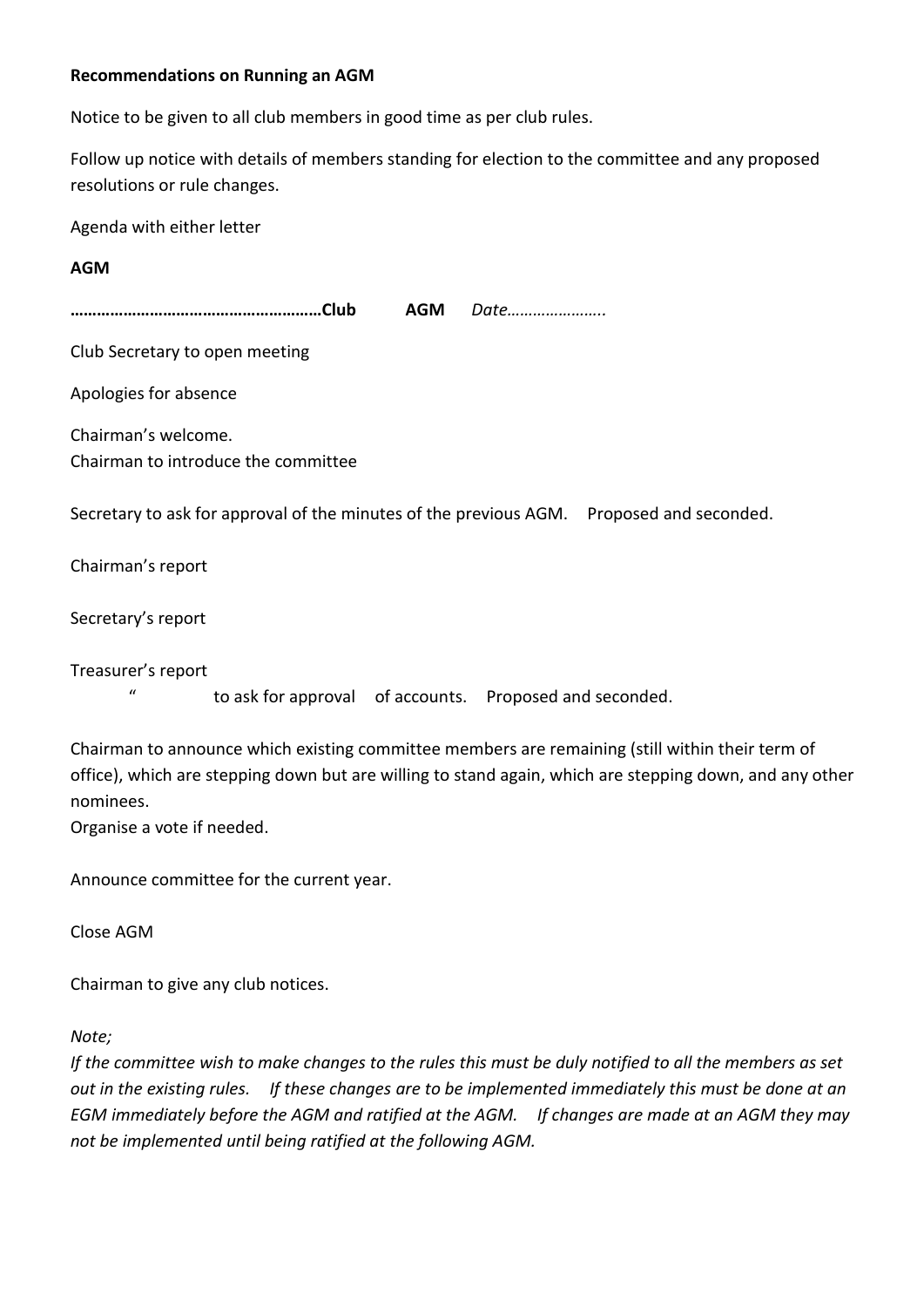### **GDPR**

#### *Letter sent to all NSA clubs May 2018*

As I'm sure you are aware the new General Data Protection Regulations come into force on 25<sup>th</sup> May this year, and will affect the way that the Association and each Club collects, stores and uses personal information.

An explanation of the Regulations is attached with this letter. My thanks to Paul Bonter, the Company Secretary of NAFAS, for his help in compiling this explanation and his consent to using some of his text.

To comply for the current year and to enable us to continue with the circulation of Association information and the Club Secretaries List, to include this data on our website, and to pass these details to prospective new club members at various events or when requested otherwise, we will need the consent of each Club Officer. We did put a consent sentence on the renewal form for this year but now understand that we need both the Chairman and Secretary's consent.

For subsequent years the requests will be included on renewal forms. While this is an annual process, we will give a retention time of three years so that there is no chance of a data breach because of a delay in sending the forms out or receiving replies.

It would be sensible for clubs to do the same, although the statement at the point of consent will be simpler for clubs as personal information is normally held only for purposes of communication of Club and Association information. While much of club activity could be covered by 'legitimate interest' we recommend that clubs get consent to hold personal data from club members. The ever increasing use of the internet for communication and publicity makes it far too easy to stray into non-compliance of the regulations.

Please note that if you do not reply we can no longer send you details of Association events or pass your contact information to prospective new club members.

#### **A possible club permission statement could be:**

*I agree that the committee of …………………………….. club may hold my personal data, by electronic or other than electronic means, for the purpose of communication of Club and Area matters. This information may be held for a period of no more than three years and will be deleted if I am no longer a member of the Club or request that the details be deleted.*

*Name (printed) ……………………………….. Signature ..……………………………… Date …………….*

If you have a club Facebook page or website with contact details, specific permission must be held from that person.

If you have any questions please feel free to contact me, I will do my best to find the right answers.

Sheila Tasker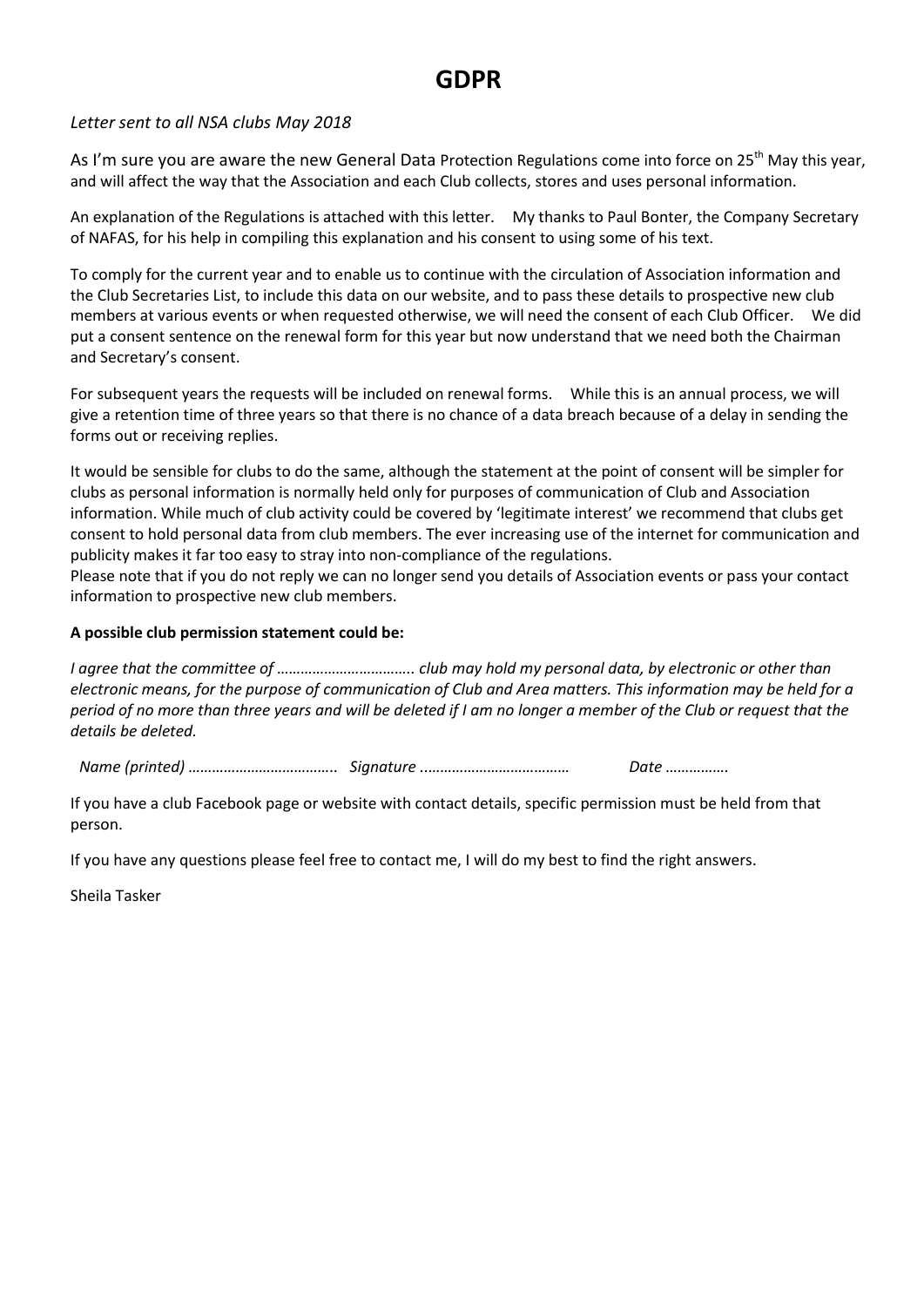### *Information on GDPR for National SugarArt Association Clubs and Members*

### **General Data Protection Regulations**

### **Introduction**

As many of you are aware, the law governing the holding of personal data is changing. The General Data Protection Regulations (GDPR) are a Europe-wide set of regulations that come into effect on 25<sup>th</sup> May 2018 and are the biggest change to data protection law in twenty years. Under the current Data Protection Act, there is an exemption for organisations that hold data for hobby or pastime activities. This no longer applies under GDPR so all hobby associations and clubs will now have to comply. And if you were hoping that GDPR, as a European piece of legislation will be swept away on Brexit day next year, I'm afraid that I have to disappoint you since the UK will undoubtedly want to remain compliant so as to ensure minimal disruption to the flow of data between ourselves and the European Union.

#### **Main principles**

Under the GDPR, the data protection principles set out the main responsibilities for organisations. Article 5 requires that personal data shall be:-

- a) Processed lawfully, fairly and in a transparent manner in relation to individuals;
- b) Collected for specified, explicit and legitimate purposes and not further processed in a manner that is incompatible with those purposes; further processing for archiving purposes in the public interest, scientific or historical research purposes or statistical purposes shall not be considered to be incompatible with the initial purposes;
- c) Adequate, relevant and limited to what is necessary in relation to the purposes for which they are processed;
- d) Accurate and, where necessary, kept up to date; every reasonable step must be taken to ensure that personal data that are inaccurate, having regard to the purposes for which they are processed, are erased or rectified without delay;
- e) Kept in a form which permits identification of data subjects for no longer than is necessary for the purposes for which the personal data are processed; personal data may be stored for longer periods insofar as the personal data will be processed solely for archiving purposes in the public interest, scientific or historical research purposes or statistical purposes subject to implementation of the appropriate technical and organisational measures required by the GDPR in order to safeguard the rights and freedoms of individuals; and
- f) Processed in a manner that ensures appropriate security of the personal data, including protection against unauthorised or unlawful processing and against accidental loss, destruction or damage, using appropriate technical or organisational measures.

#### **Translation!**

What all of this means may be summarised as follows:-

Individuals have the right to be informed about the collection and use of their personal data. This is a key transparency requirement under the GDPR.

You must provide individuals with information including: your purposes for processing their personal data, your retention periods for that personal data and who it will be shared with if anyone. This is called "privacy information".

You must provide privacy information to individuals at the time you collect their personal data from them.

Data subjects specifically have to give their consent to their personal data being used; a tick-box indicating that they wish to opt-out is no longer acceptable.

If you obtain personal information from other sources, you must provide individuals with privacy information within a reasonable period of obtaining the data and no later than one month.